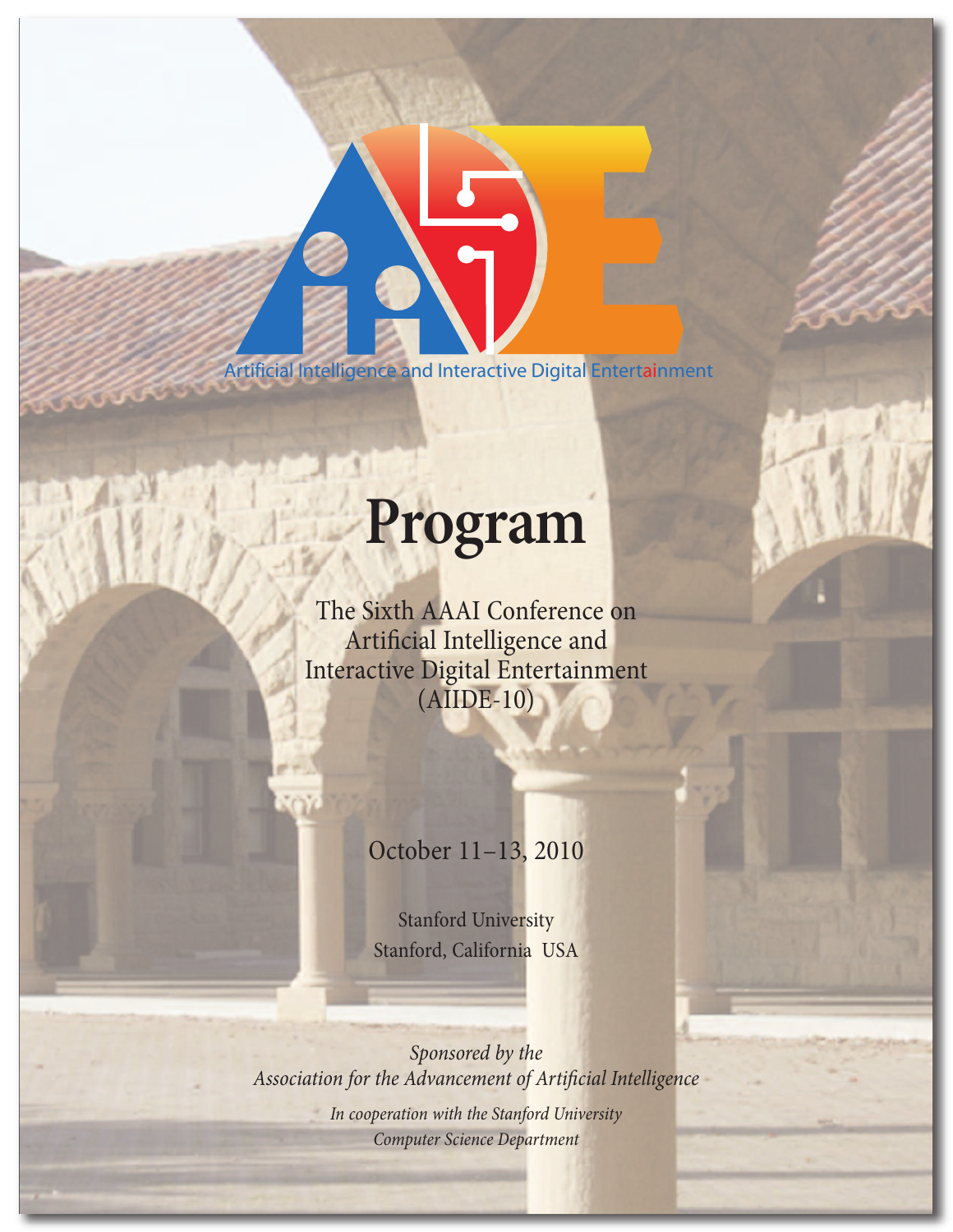# **Sp o n s o r s , T h an ks ,** *&* **Re c e p t i o n**

## **anks to our Sponsors!**

# Blizzard Entertainment Stanford University

#### **Acknowledgments**

The Association for the Advancement of Artificial Intelligence acknowledges and thanks the following individuals for their generous contributions of time and energy to the successful creation and planning of the Sixth Conference on Artificial Intelligence and Interactive Digital Entertainment.

AIIDE-10 Conference Chair G. Michael Youngblood (University of North Carolina at Charlotte, USA)

AIIDE-10 Program Chair Vadim Bulitko (University of Alberta, Canada)

Organizing Committee Alex J. Champandard (AIGameDev.com, USA) Kevin Dill (Lockheed-Martin, USA) Arnav Jhala (University of California, Santa Cruz, USA) Brian Schwab (Blizzard Entertainment, USA) Mark Riedl (Georgia Institute of Technology, USA)

Starcraft Competition Chair Ben Weber (University of California, Berkeley, USA)

Game AI Showcase Fritz Heckel (University of North Carolina, Charlotte, USA)

AIIDE Advisory Committee Chris Darken (Naval Postgraduate School, USA) Magy Seif El-Nasr (Simon Frasier University, Canada) Ken Forbus (Northwestern University, USA) Michael Mateas (University of California, Santa Cruz, USA) Jonathan Schaeffer (University of Alberta, Canada) R. Michael Young (North Carolina State University, USA)

A complete listing of the AIIDE-10 Program Committee members appears in the conference proceedings.

#### **Opening Reception**

e AIIDE-10 Opening Reception will be held Monday, October 11, 6:00 – 8:00 pm in the Gold Lounge of the Stanford Faculty Club. Heavy hors d'oeuvres will be served, and hosted beer, wine, and soft drinks will also be available. Admittance to the reception is free to AIIDE-10 registrants. A \$35.00 per person fee (\$10.00 for children) will be charged for spouses and other nontechnical conference registrants.

#### **Poster / Demo Session**

e AIIDE-10 Poster / Demo Session will be held on Tuesday, October 12, 4:30 – 7:30 pm, in the Oak Lounge of Tresidder Union. Light refreshments will be served. The complete program is available in the schedule that follows.

#### **AIIDE-10 Technical Program**

All AIIDE-10 sessions will be held in Oak Lounge, Tresidder Union.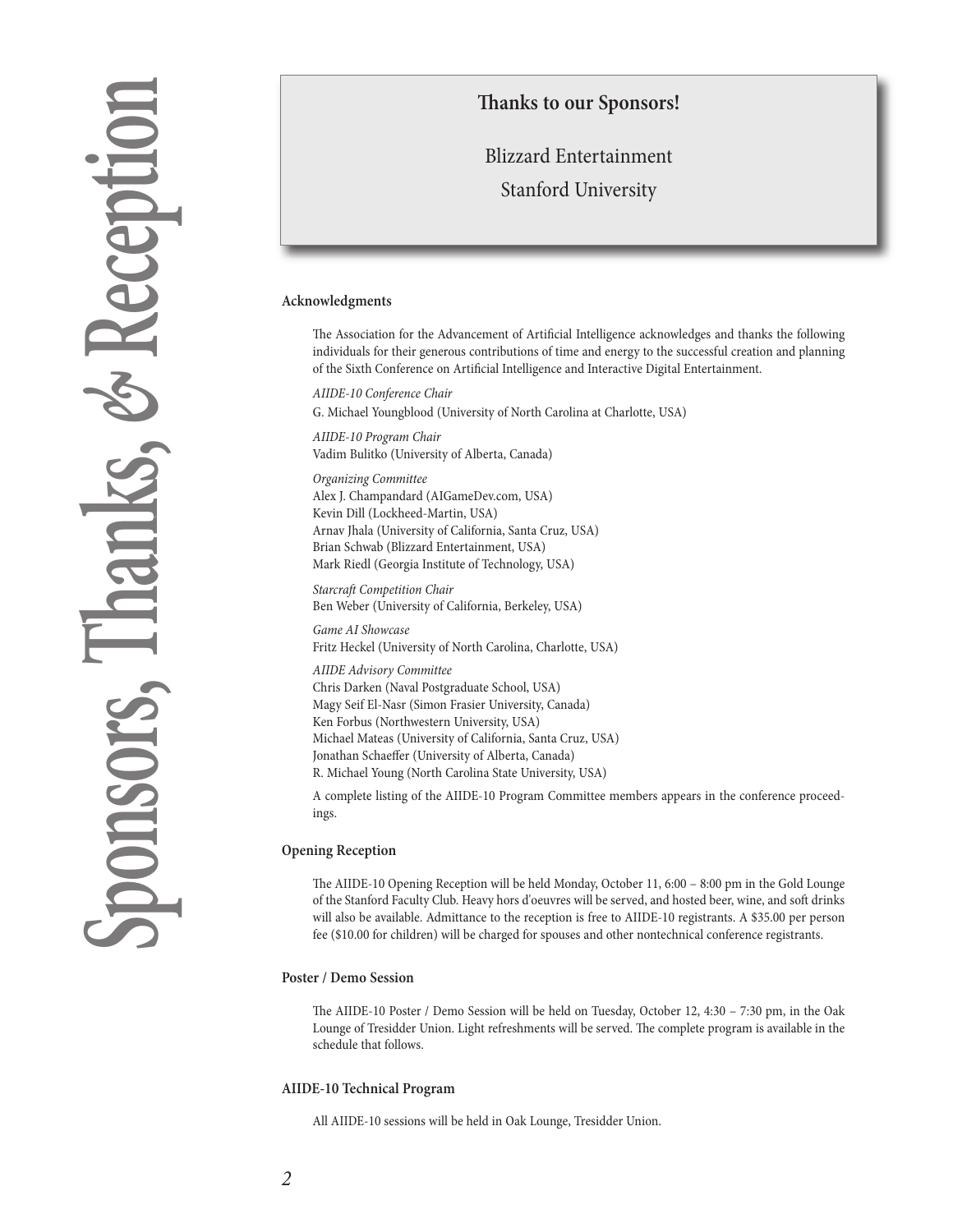## **Monday, October 11**

8:45 – 9:00 AM

#### **Welcome and Introduction**

Michael Youngblood and Vadim Bulitko, AIIDE Conference and Program Chairs

9:00 – 10:00 AM

#### **Invited Talk**

Chris Jurney (Lead Programmer, Double Fine Productions) Introduction by Michael Youngblood

Chris Jurney is a rock and roll experimental game programmer at Double Fine Productions, with 11 years experience in games and simulation. He has shipped 4 titles in the games industry: Company of Heroes, Frontline: Fuel of War, Dawn of War 2, and Brutal Legend. Jurney frequently speaks on the topic of game AI, having presented at the Game Developers Conference (GDC), GDC China, Columbia University, the University of Pennsylvania, and the New Jersey and Philadelphia chapters of the International Game Developers Association (IGDA). He has also written two articles published in AI Game Programming Wisdom 4 and wears tin foil weaved into his hair to block the voices.

10:00 – 10:30 AM

#### **Coffee Break**

10:30 AM – 12:00 PM

#### **Session: Behaviors**

Chair: Michael Buro

Perceptually Realistic Behavior through Alibi Generation Ben Sunshine-Hill, Norman I. Badler

- Applying Goal-Driven Autonomy to StarCra Ben G. Weber, Michael Mateas, Arnav Jhala
- AI for Herding Sheep (Industry)

Peter Cowling, Christian Gmeinwieser

 $12:00 - 1:30$  PM

#### **Lunch Break**

(restaurant list available in registration)

#### **Lunch Meeting**

Game AI Journal Discussion (12:30 PM start, no-host lunch, pre-order)

1:30 – 2:30 PM

#### **Invited Talk**

A Perspective on the Use of Digital Media and AI in Serious Games and Training

Bob Sottilare (U.S. Army Simulation and Training Technology Center) Introduction by Mark Riedl

This talk will provide a perspective on the role of artificial intelligence (AI) and interactive digital media in serious games and training applications for the military. The perspective will focus primarily on nonkinetic training (e.g. bilateral negotiation, medical training and exercising decision making in ill-defined environments). The importance of intelligent agents in enhancing military training, leader development and education (TLE) and in reducing associated support costs will be discussed along with the use intelligent agents to supplement individual and collective training experiences where human support is limited, impractical or completely unavailable. Challenges in the development of adaptive, interactive media for training will also be discussed.

**Bob Sottilare** is the chief technology officer at the U.S. Army Simulation & Training Technology Center (STTC) in Orlando, Florida. His recent publications have appeared in the Journal for Defense Modeling and Simulation, the NATO workshop on Human Dimensions in Embedded Virtual Simulation and the Intelligent Tutoring Systems Conference. He has a doctorate in modeling and simulation from the Uni-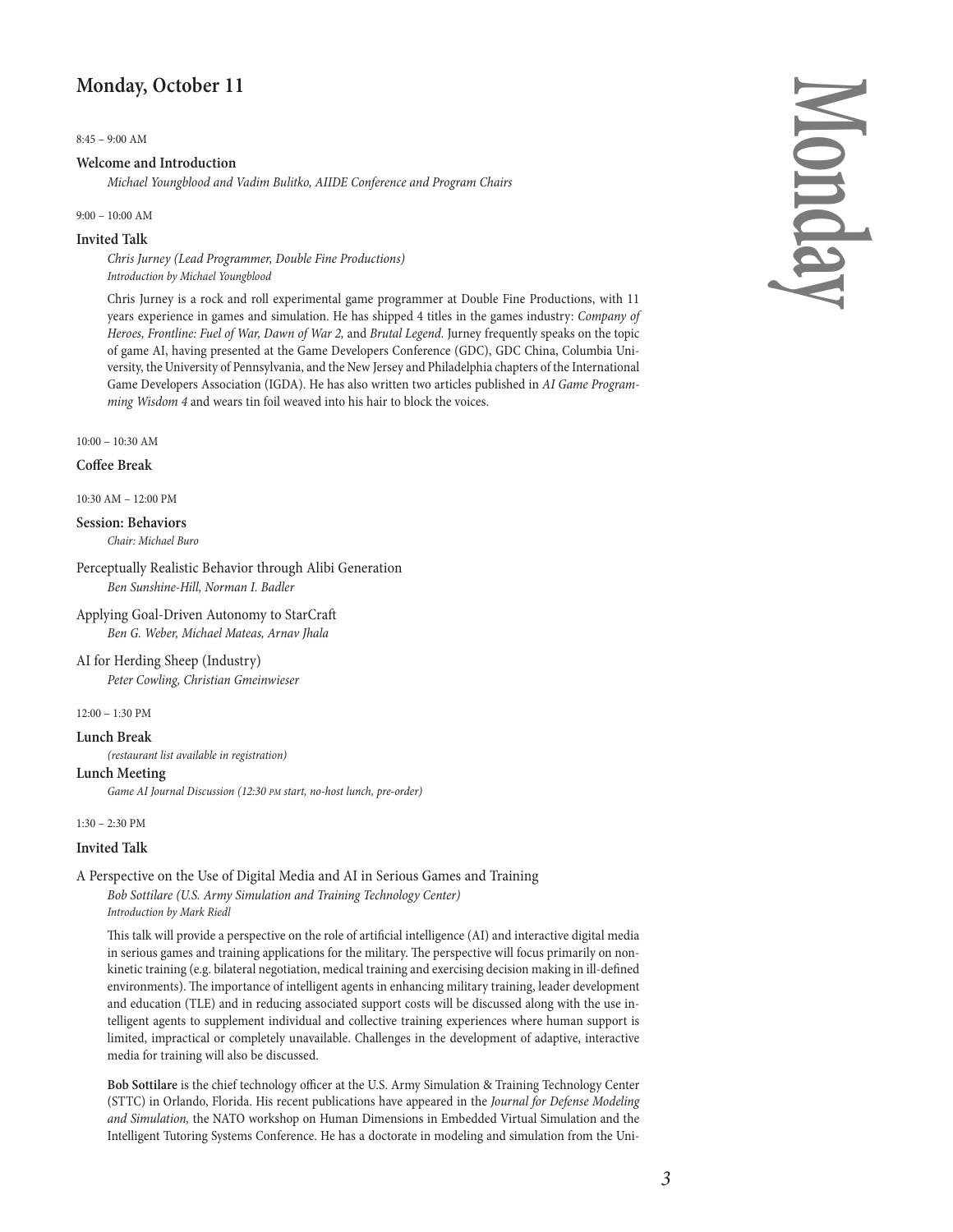versity of Central Florida and the focus of his current research program is in machine learning, trainee modeling, and the application of artificial intelligence tools and methods to adaptable training environments for Warfighters.

2:30 – 3:30 PM

**Session: Learning I**

Chair: Lisa Torrey

Learning Companion Behaviors Using Reinforcement Learning in Games AmirAli Sharifi, Richard Zhao, Duane Szafron

Training Goal Recognition Online from Low-Level Inputs in an Action-Adventure Game Kevin Gold

3:30 – 4:00 PM

**Coffee Break**

4:00 – 5:30 PM

**Session: Content Generation** Chair: Brian Schwab

Towards Automatic Personalized Content Generation for Platform Games Noor Shaker, Georgios Yannakakis, Julian Togelius

A Semantic Scene Description Language for Procedural Layout Solving Problems Tim Tutenel, Ruben M. Smelik, Rafael Bidarra, Klaas Jan de Kraker

Using Machine Translation to Convert between Difficulties in Rhythm Games Kevin Gold, Alexandra Olivier

6:00 – 8:00 PM

**AIIDE-10 Opening Reception**

Faculty Club, Stanford University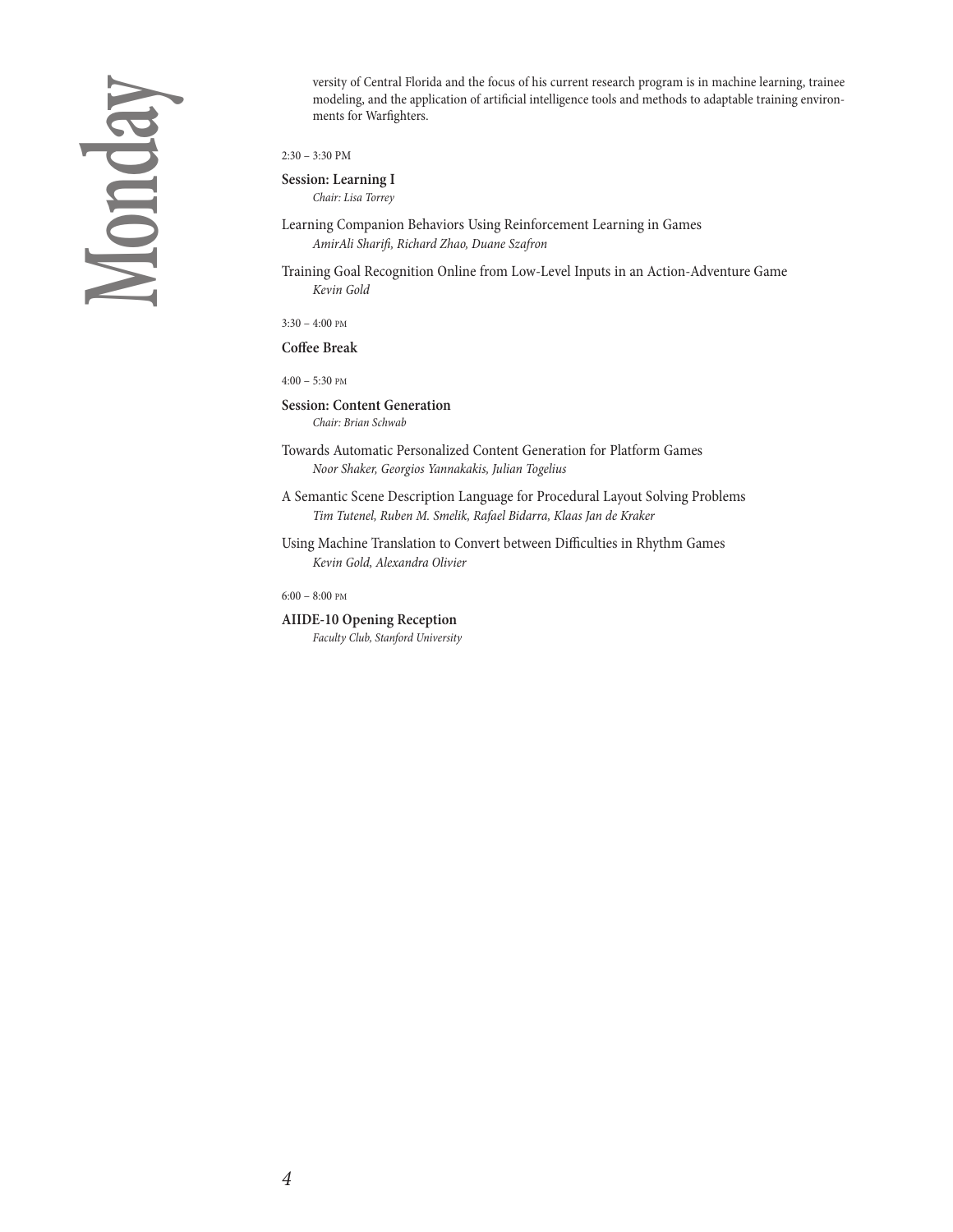## **Tuesday, October 12**

9:00 – 10:00 AM

#### **Invited Talk**

Cracks in the Fourth Wall: Digging into a Humanistic Phenomenon Using Computational Models

R. Michael Young (North Carolina State University) Introduction by Arnav Jhala

Research on computational approaches to narrative push the boundaries on a diverse set of techniques, ranging from planning to constraint solving to machine learning and more. At the core of the area, though, lies narrative itself. Narrative holds a position of privilege in our minds, being a fundamental mode of understanding the worlds around us. In this talk, Young will describe a trajectory of projects from his research group and the role that the nature of narrative and its comprehension by people has played in setting their goals and the methods they use to achieve them.

**R.** Michael Young is an associate professor of computer science at North Carolina State University, where he leads the Liquid Narrative Research Group. His work focuses on the computational modeling of interactive narrative. Michael received an NSF CAREER Award in 2000 and has received university-level awards for outstanding teaching and outstanding activities in engagement/economic development. He was a co-founder of AIIDE and served as its first conference chair. Young was editor-in-chief of the Journal of Game Development from 2007 to 2008. He serves as an associate editor of the IEEE journal Transaction on Computational Intelligence and AI in Games.

#### 10:00 – 10:30 AM

#### **Coffee Break**

10:30 AM – 12:00 PM

### **Session: Interactive Narrative**

Chair: Arnav Jhala

- An Offline Planning Approach to Game Plotline Adaptation Boyang Li, Mark O. Riedl
- Modeling User Knowledge with Dynamic Bayesian Networks in Interactive Narrative Environments Jonathan P. Rowe, James C. Lester

Story and Text Generation through Computational Analogy in the Riu System Santiago Ontañón, Jichen Zhu

12:00 – 1:30 PM

#### **Lunch Break**

1:30 – 2:30 PM

#### **Invited Talk**

Chris Hecker (Spy Party) Introduction by G. Michael Youngblood

**Chris Hecker** focuses on solving hard problems at the intersection of gameplay, aesthetics, and technology. He is an outspoken advocate for pushing the current boundaries of design and interactivity, in the hope that games will eventually achieve their full potential as a medium. To this end he helps organize the Indie Game Jam and the Experimental Gameplay Workshop, and his recent work has centered on using proceduralism and artificial intelligence to enhance player creativity and agency. Hecker has been on the advisory board for the Game Developers Conference for many years and is a regular speaker at the GDC, SIGGRAPH, and other conferences. A frequent contributor to Game Developer magazine, Hecker was the technical columnist for the magazine for two years and the editor-at-large for three, and is currently on the editorial board of the computer graphics research publication, The Journal of Graphics Tools. He has worked at both ends of the development spectrum, as a one-man indie game developer with his company definition six, inc. and on a hundred-person team at Maxis/Electronic Arts. His professional goal is to help games become the preeminent art and entertainment form of the 21st century. His current project is SpyParty, an indie game about subtle human behavior and deception.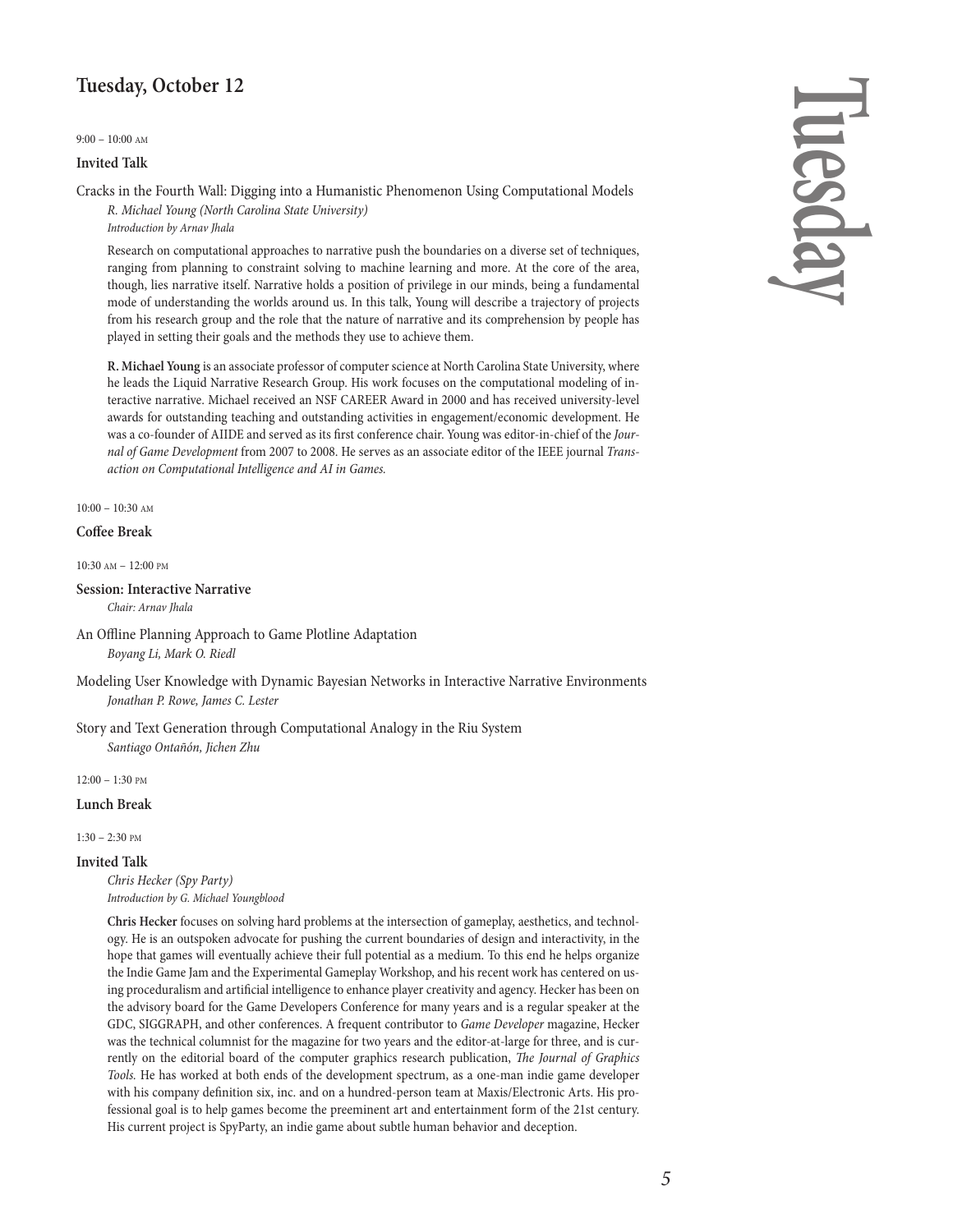# **Tu e s d ay**

#### $2:30 - 3:30$  PM

**Session: Learning II**

Chair: Duane Szafron

- An Automated Technique for Drafting Territories in the Board Game Risk Richard Gibson, Neesha Desai, Richard Zhao
- Crowd Simulation via Multi-Agent Reinforcement Learning Lisa Torrey

3:30 – 4:00 PM

**Coffee Break**

 $4:00 - 4:30$  PM

**AIIDE-10 Poster/Demo Session Set-Up** Oak Lounge, Tresidder Union, Stanford University

 $4:30 - 7:30$  PM

#### **AIIDE-10 Poster/Demo Session**

Oak Lounge, Tresidder Union, Stanford University

#### **Posters**

- On the Complexity of Two-Player Attrition Games Played on Graphs Timothy Furtak, Michael Buro
- Adversarial Navigation Mesh Alteration D. Hunter Hale, G. Michael Youngblood
- A Non-Modal Approach to Integrating Dialogue and Action Philip Hanson, Charles Rich
- Multi-Agent Coordination Using Dynamic Behavior-Based Subsumption Frederick W. P. Heckel, G. Michael Youngblood
- Polymorph: A Model for Dynamic Level Generation Martin Jennings-Teats, Gillian Smith, Noah Wardrip-Fruin
- A Command Language for Taskable Virtual Agents Pat Langley, Nishant Trivedi, Matt Banister
- A Monte Carlo Approach for Football Play Generation Kennard Laviers, Gita Sukthankar
- Fuzzy Micro-Agents for Interactive Narrative Brian Magerko, Casey Fiesler, Allan Baumer
- Behavior Compilation for AI in Games Jeff Orkin, Tynan Smith, Deb Roy

Terrain Analysis in Real-Time Strategy Games: An Integrated Approach to Choke Point Detection and Region Decomposition Luke Perkins

- Novice-Friendly Authoring of Plan-Based Interactive Storyboards James Skorupski, Michael Mateas
- Player Modeling in Civilization IV Pieter Spronck, Freek den Teuling
- An Automated Model-Based Adaptive Architecture in Modern Games Chek Tien Tan, Ho-lun Cheng
- Minstrel Remixed: Procedurally Generating Stories Brandon Tearse, Noah Wardrip-Fruin, Michael Mateas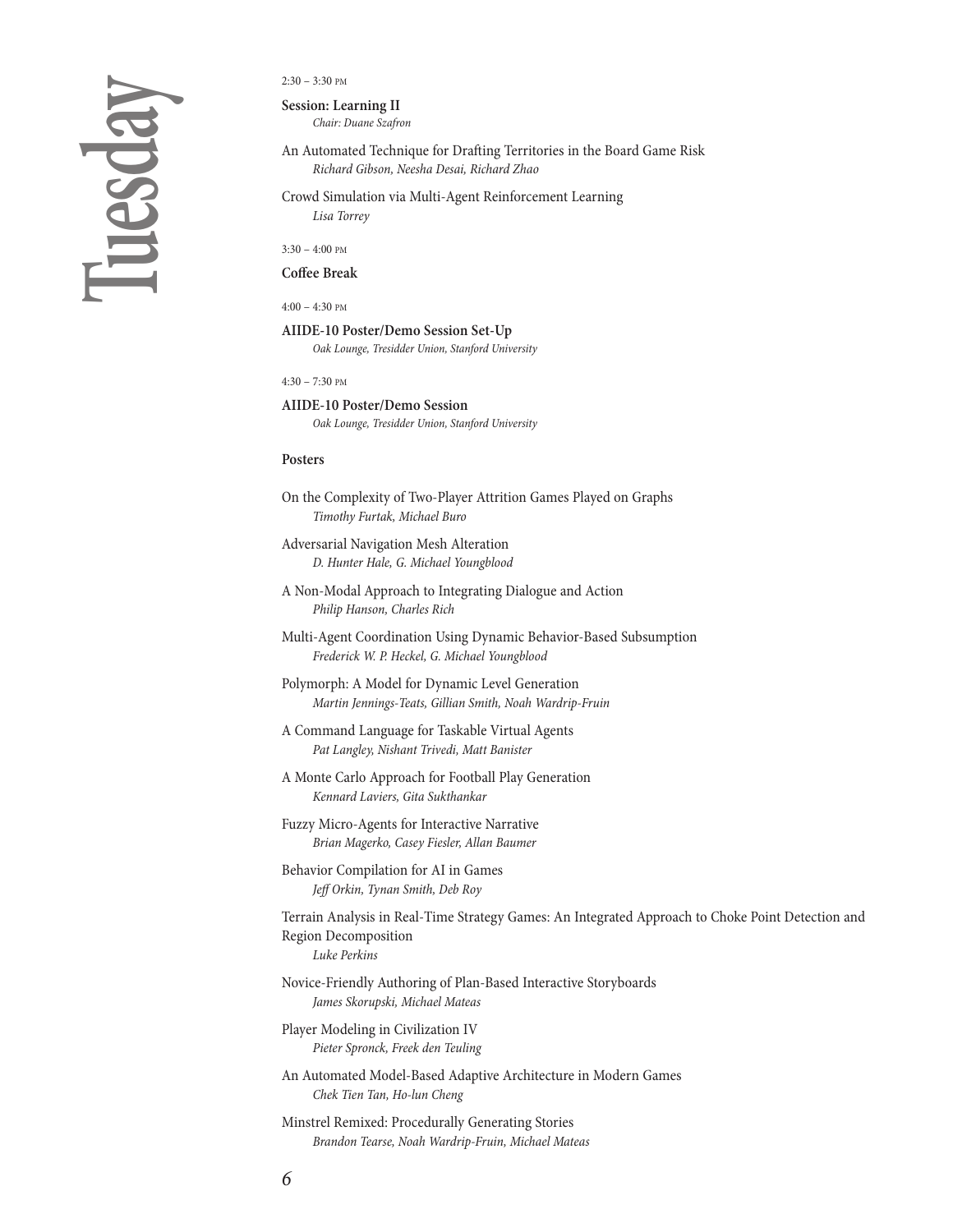#### Socially Consistent Characters in Player-Specific Stories David Thue, Vadim Bulitko, Marcia Spetch, Michael Webb

- Quest Patterns for Story-Based Computer Games Marcus Trenton, Duane Szafron, Joshua Friesen, Curis Onuczko
- Modeling Narrative Conflict to Generate Interesting Stories Stephen G. Ware, R. Michael Young

Designing a Massively Multiplayer Online Game / Research Testbed Featuring AI-Driven NPC Communities (Industry)

Michael Zyda, Marc Spraragen, Balakrishnan Ranganathan, Bjarni Arnason, Peter Landwehr

#### **Demonstrations**

WeQuest: A Mobile Alternate Reality Gaming Platform and Intelligent End-User Authoring Tool Chinmay Barve, Sanjeet Hajarnis, Devika Karnik, Mark O. Riedl (School of Interactive Computing, Georgia Institute of Technology)

Alternate reality games (ARGs) are interactive narratives that layer a fictional story world on top of a real world. Players move about the real world in order to progress through a storyline. ARGs are limited by their dependency on a human puppetmaster and on references to specific locations and landmarks. We present WeQuest, a suite of technologies to overcome limitations of ARGs through intelligent tools for end-user authoring of location-specific ARG storylines.

#### The Pataphysic Institute

#### Mirjam P. Eladhari (Gotland University)

Pataphysic Institute (PI) is a research prototype multi-player game world. In PI, the personalities of the inhabitants are the base for the game mechanics. When interacting with other characters the potential emotional reactions depend upon avatars' current mood and personality. PI is built with inspiration from personality psychology and affect theory in an attempt to mimic possible emotional responses in order to give the player support in role-playing. The mental states of characters depend on their personalities and on their current moods. Moods differ according to context and to recent experiences. Emotional experiences become memories and define the relationships between characters. The mental state is the sum of the character and governs what actions can be performed in a given moment. In order to do certain things the characters need to be in certain moods — and for this the players need to game their avatars' emotions, and game their relationships.

#### The Prom: An Example of Socially-Oriented Gameplay

#### Joshua McCoy, Mike Treanor, Ben Samuel, Brandon Tearse, Michael Mateas, Noah Wardrip-Fruin (University of California, Santa Cruz)

The Prom is a game where the player manages the social life of a group of high school students and creates the situations from which dramatic, thought provoking or at least funny stories can unfold. The setting of The Prom involves a group of alternative high school kids (for example, Emos, Goths, Geeks, and so on) and their dramatic lives as they prepare for the upcoming school prom. Through creating friendships, making people become enemies, controlling who gets to be in the "in" crowd and much more, the player can shape the social world of the characters. Each character has a distinct personality represented by interests (for example, what bands they like), needs (for example, a character may need to demonstrate a certain degree of dominance over others), traits (for example, being a particularly jealous person), social networks (for example, to what degree a characters like, are attracted to or respect one another) and social status (for example, who is dating who). The Prom is a playable prototype of a game play experience with a focus on involving the player in the social aspects of the game world. The artificial intelligence system, Comme il Faut, is used by The Prom to enable this type of social game play while providing an abstraction of patterns of social interactions, known as social games, which serve to ease the burden of authoring complex social interactions with respect to the specific personalities of characters.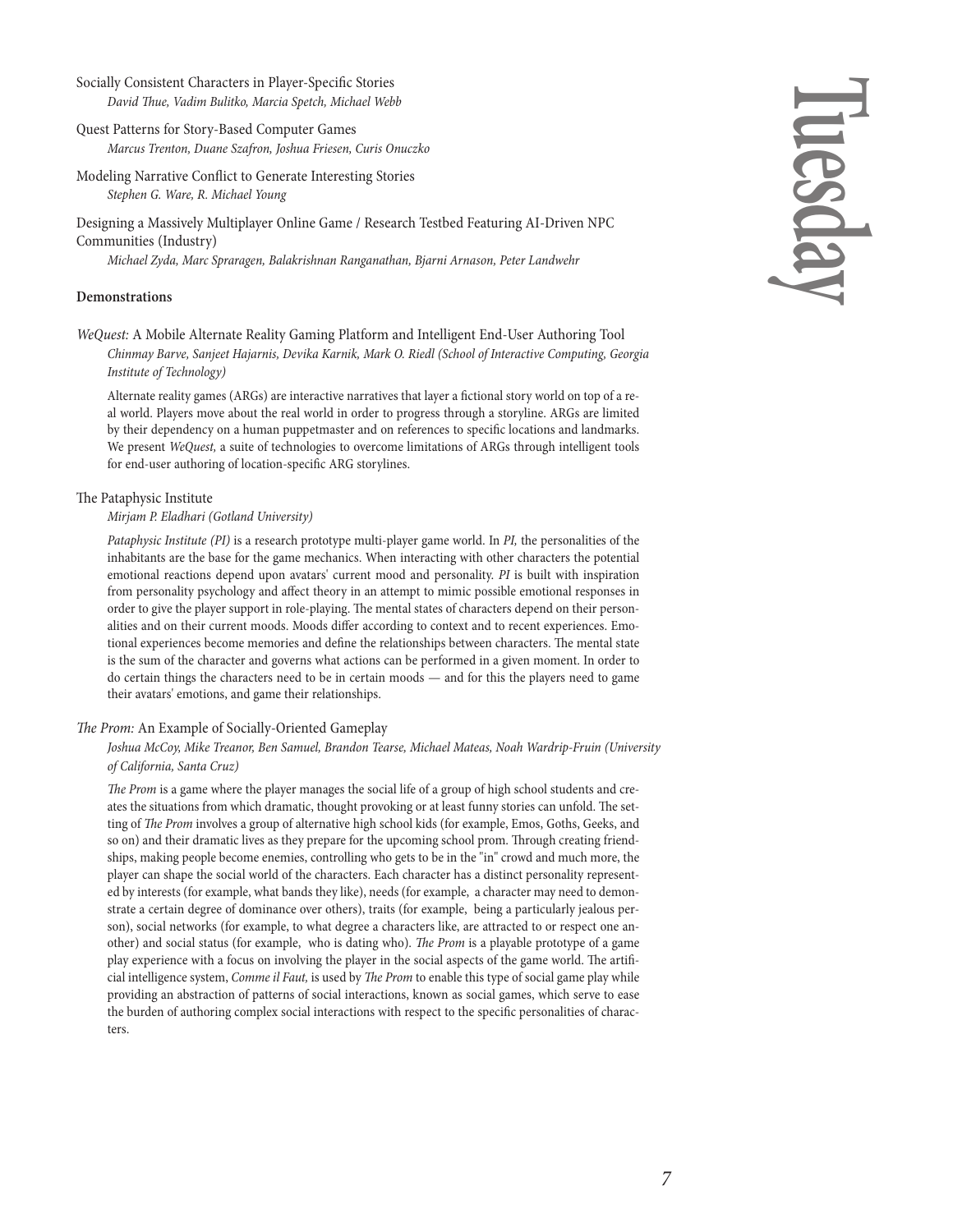# **Tu e s d ay**

#### Tanagra: An Intelligent Level Design Assistant for 2D Platformers

Gillian Smith, Jim Whitehead, Michael Mateas (Expressive Intelligence Studio, University of California Santa Cruz)

We present a demonstration of Tanagra, an intelligent level design assistant for 2D platformers. Tanagra integrates reactive planning and constraint programming to automatically generate levels and respond to designer changes in realtime. A reactive planning language, ABL, allows us to easily express hierarchical patterns of level geometry, from simple patterns such as a jump over a gap, to more complex patterns such as staircases and pits. A model of player movement and constraints within and between geometry components ensure that the levels created by our system are always playable.

Rapid Development of Characters in FPS/3PS Games Using Visually-Specified Behavior-Based Control G. Michael Youngblood, Frederick W. P. Heckel, D. Hunter Hale, Arthur Carroll (University of North Carolina at Charlotte)

First/third-person simulations in virtual environments have become increasingly used in training; however, creating intelligent virtual characters to populate these environments presents a large authorial burden. Our work focuses on building tools to enable rapid creation of intelligent characters for first/third-person game-like environments that enable users with no programming knowledge to develop interactive characters. This is made possible using an intuitive agent architecture known as behaviorbased control combined with a user interface employing natural language-like specification and interactive testing during character development.

# **You May be Interested in ...**

AI and Interactive Entertainment I: Papers from the AAAI Spring Symposium Wolff Dobson, Program Chair Technical Report SS-00-02. ISBN 1-57735-108-8. 86 pp., \$30.00

AI and Interactive Entertainment II: Papers from the AAAI Spring Symposium John Laird and Michael van Lent, Program Cochairs Technical Report SS-01-02. ISBN 1-57735-130-4. 92 pp., \$30.00

AI and Interactive Entertainment III: Papers from the AAAI Spring Symposium Ken Forbus and Magy Seif El-Nasr, Program Cochairs Technical Report SS-02-01. ISBN 1-57735-146-0. 112 pp., \$30.00

Artificial Intelligence and Computer Games: Papers from the AAAI Spring Symposium Daniel Dobson and Ken Forbus, Program Cochairs Technical Report SS-99-02. ISBN 1-57735-074-x. 85 pp., \$30.00

Challenges in Game Artificial Intelligence: Papers from the AAAI Workshop Dan Fu, Stottler Henke, and Jeff Orkin, Program Cochairs Technical Report WS-04-04. ISBN 1-57735-205-x. 154 pp., \$30.00

> A limited number of copies of these reports are available at www.aaai.org/Press/Reports.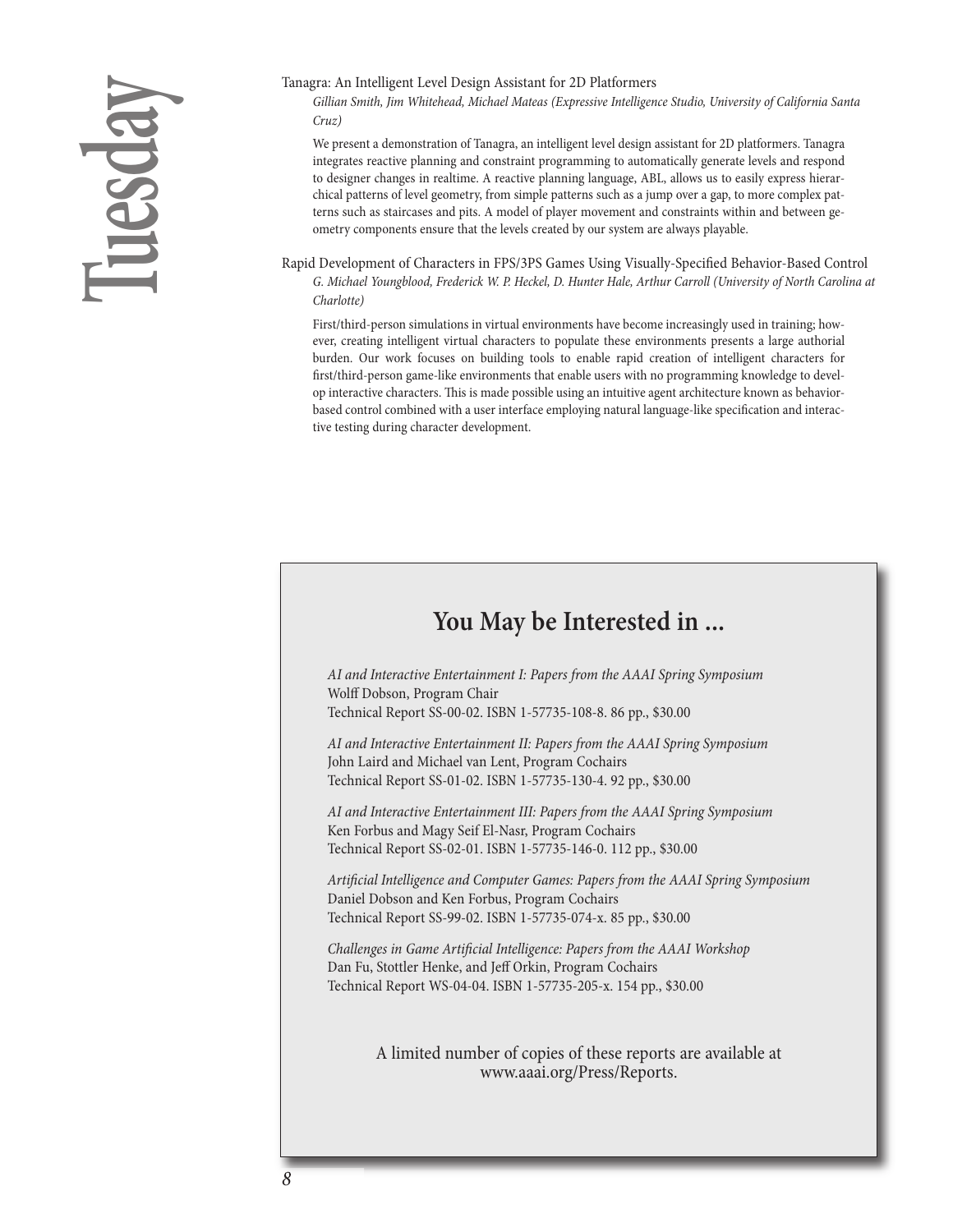### **Wednesday, October 13**

9:00 – 10:00 AM

#### **Invited Talk**

Learning to Make Music: Interactive AI for Music Creation

Sumit Basu (Microsoft Research) Introduction by Mark Riedl

For those who can play an instrument or have a respectable singing voice, music can be a wonderful means of creative expression, social engagement, and fun. For many others, though, it can be frustrating and inaccessible: even if an inspired youth has great musical ideas, she may not have the knowledge or ability to get her latest song out from her head and into her MP3 player. In this talk, Basu will show three vignettes of how he and his colleagues have used interactive machine learning to extend the creative reach of aspiring musicians: a system that that adds a learned notion of style to dull MIDI sequences, a system for interactively creating accompanying chord sequences from a melody input, and a method for helping singers produce the notes they meant to sing. Finally, making music more accessible also makes it more fun, for both novices and experts. Basu will end his talk with some thoughts on how these technologies might lead to interesting gaming experiences.

**Sumit Basu** has been a researcher at Microsoft Research since completing his PhD at the Massachusetts Institute of Technology in 2002. His primary focus area is interactive machinelearning, within which he investigates how human judgments, knowledge, and intent can best be leveraged to train or guide complex learning algorithms, as well as how algorithmic approaches can be used to teach humans new information. He has worked in a variety of application areas for this technology, including music creation and analysis, data mining and organization, diagnosing computer systems, and speech/conversational analysis. More information including publications, projects, videos, and released software is available from Basu's website (research.microsoft.com/~sumitb).

#### $10:00 - 10:30$  AM

#### **Coffee Break**

10:30 – 11:00 AM

#### **StarCra Competition Results Announcement**

The StarCraft AI competition enabled researchers to evaluate their systems in a commercial real-time strategy game. Participants were given the task of building the best performing bot for StarCraft: Brood War, which was released by Blizzard Entertainment in 1998. The goals of the competition were to provide a testbed for AI and to promote game AI research by exhibiting techniques in an immensely popular game. The competition consisted of four tournaments, offering a range of complexity. The first tournament focused on micromanagement in flat-terrain environments. The second tournament built on the first by adding interesting terrain. The third tournament evaluated bots in a simplified StarCraft scenario, in which perfect information is available and only a subset of the unit types can be produced. The fourth tournament evaluated bots in full-blown StarCraft games, simulating the environment faced by professional gamers. In each tournament, bots were paired up in one-on-one matches with the objective of destroying all enemy forces. All the tournaments utilized a best of five, double-elimination bracket. The rule set was based on the ORTS 2009 competition, but relaxed the rules to enable the development of bots in a variety of programming languages including Java, C#, Lisp and Python. (eis.ucsc.edu/Star-CraftAICompetition)

11:00 AM – 12:00 PM

#### **Session: Pathfinding I**

Chair: Chris Darken

A Comparison of High-Level Approaches for Speeding Up Pathfinding Nathan R. Sturtevant, Robert Geisberger

DHPA\* and SHPA\*: Efficient Hierarchical Pathfinding in Dynamic and Static Game Worlds Alex Kring, Alex J. Champandard, Nick Samarin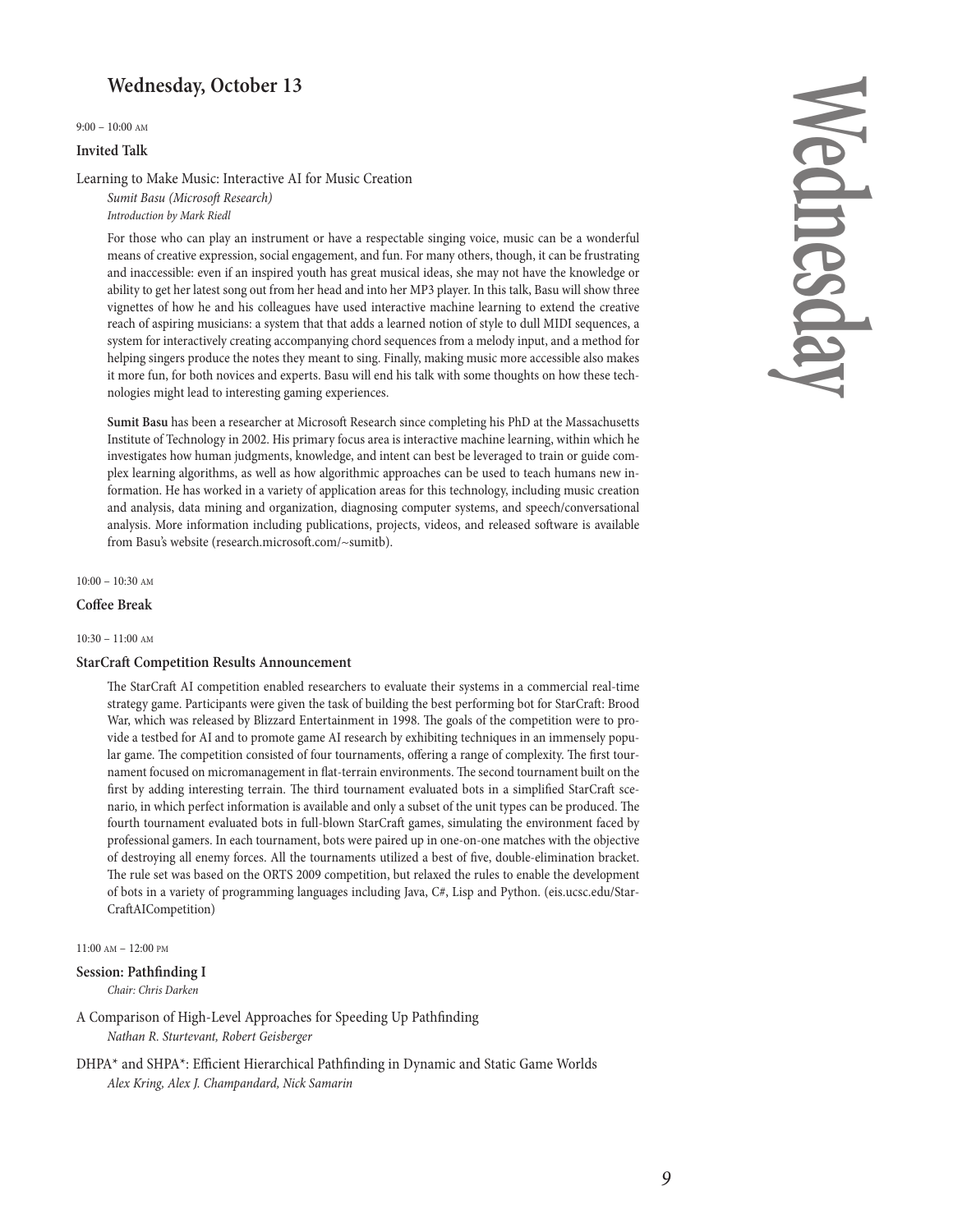**We d n e s d ay**

12:00 – 1:30 PM

**Lunch Break** (restaurant list available in registration)

**Lunch Meeting**

AIIDE 2011 Planning Meeting (12:30 start, no-host lunch, pre-order)

1:30 – 2:30 PM

**Game AI Education Panel** Mark Riedl (moderator), John Funge, Brian Magerko, Charles Rich, Julian Togelius

2:30 – 3:30 PM

**Session: Pathfinding II** Chair: Michael Young

Breaking Path Symmetries in 4-Connected Grid Maps Daniel Harabor, Adi Botea

Realistic Fireteam Movement in Urban Environments Christian J. Darken, Daniel McCue, Michael Guerrero

3:30 – 4:00 PM

**Closing Remarks**

Michael Youngblood and Vadim Bulitko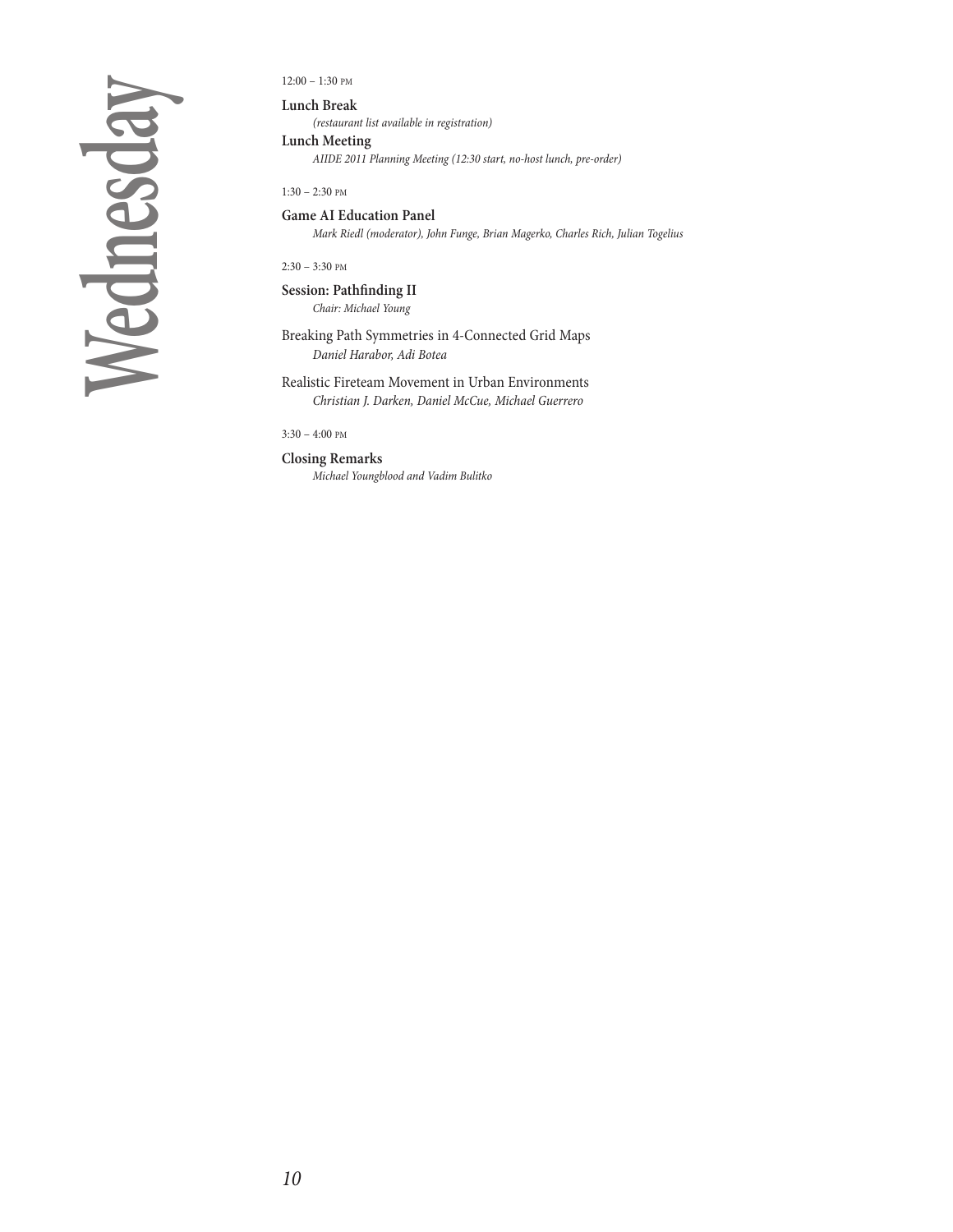## **General Information**

#### **Banking**

Wells Fargo Bank is located on 459 Lagunita Drive in the Tresidder Building. It is open 8:00 AM – 5:00 PM, Monday through Friday.

A Bank of America ATM machine is located in Tresidder Building, Room 214.

#### **Internet Access**

Please note that there will be no internet room organized by the conference. For those people with their own laptop computers, complimentary high-speed internet access will be available to AIIDE-10 registrants in Tresidder Union. Details about how to take advantage of this offer will be available at the onsite registration desk.

#### **Business Center/Shipping**

AAAI is not responsible for packing, loading, or shipping of any materials. Stanford will not accommodate storage space, nor will they accept shipments to the university. Shipping services are available at the following locations

#### FedEx Office and Print Center

Tresidder Center Union 459 Lagunita Drive Stanford, CA 94305 Phone: 650-723-3132 Fax: 650-725-8397 Express/Ground Pick-up: Monday-Friday 4:00 PM

#### UPS Drop Box

Main Quad, Stanford University Corner, Serra St & Palm Drive Palo Alto, CA 94305

#### UPS Authorized Shipping Outlet

CVS Mailing Center #575 855 El Camino Real, Palo Alto CA 94301 650-322-2150

#### **Disclaimer**

In offering Stanford University, the Cardinal Hotel, the Creekside Inn, and the Stanford Terrace Inn (hereinafter referred to as "Suppliers") and all other service providers for the AIIDE-10 Conference, the Association for the Advancement of Artificial Intelligence acts only in the capacity of agent for the Suppliers, which are the providers of hotel rooms and transportation. Because the Association for the Advancement of Artificial Intelligence has no control over the personnel, equipment or operations of providers of accommodations or other services included as part of the AIIDE-10 program, AAAI assumes no responsibility for and will not be liable for any personal delay, inconveniences or other damage suffered by conference participants which may arise by reason of (1) any wrongful or negligent acts or omissions on the part of any Supplier or its employees, (2) any defect in or failure of any vehicle, equipment or instrumentality owned, operated or otherwise used by any Supplier, or (3) any wrongful or negligent acts or omissions on the part of any other party not under the control, direct or otherwise, of AAAI.